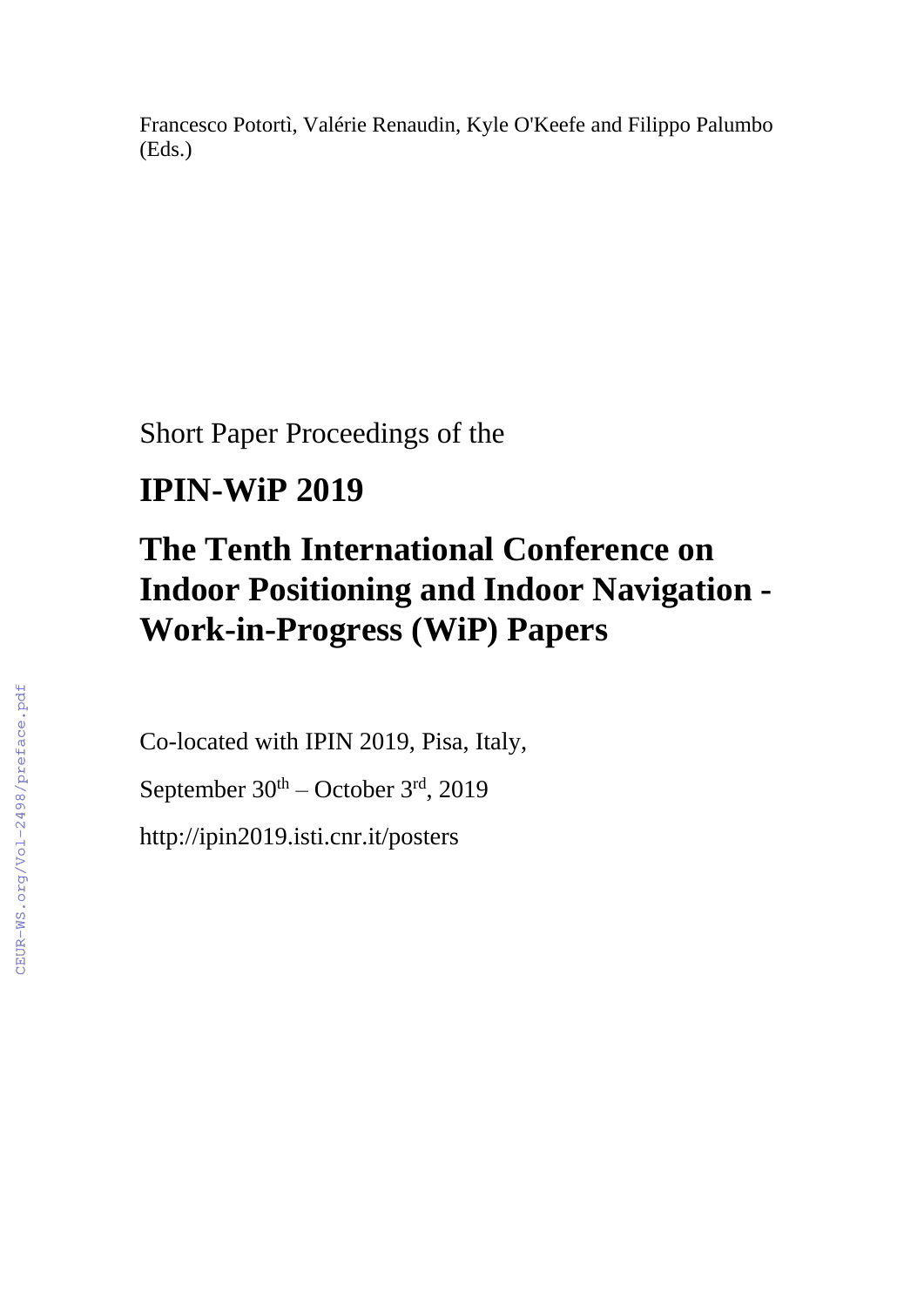Copyright © 2019 for the individual papers by the papers' authors. Copying permitted for private and academic purposes. This volume is published and copyrighted by its editors.

#### *Editors' addresses:*

Francesco Potortì (http://fly.isti.cnr.it/) CNR - Consiglio Nazionale delle Ricerche Istituto di Scienza e Tecnologie dell'Informazione "Alessandro Faedo" Area della Ricerca CNR di Pisa Via G. Moruzzi 1 56124 PISA - Italy Potorti@isti.cnr.it

Valérie Renaudin (https://www.ifsttar.fr/menu-haut/annuaire/fichepersonnelle/personne/renaudin-valerie/) IFSTTAR - Institut français des sciences et technologies des transports, de l'aménagement et des réseaux, GEOLOC Allée des Ponts et Chaussées, Route de Bouaye - CS 5004 44344 Bouguenais Cedex - France valerie.renaudin@ifsttar.fr

Kyle O'Keefe (https://www.ucalgary.ca/kpgokeef/) Department of Geomatics Engineering Schulich School of Engineering University of Calgary 2500 University Drive NW Calgary, Alberta T2N 1N4 - Canada kpgokeef@ucalgary.ca

Filippo Palumbo (http://www.isti.cnr.it/about/people.php?id=443) CNR - Consiglio Nazionale delle Ricerche Istituto di Scienza e Tecnologie dell'Informazione "Alessandro Faedo" Area della Ricerca CNR di Pisa Via G. Moruzzi 1 56124 PISA – Italy filippo.palumbo@isti.cnr.it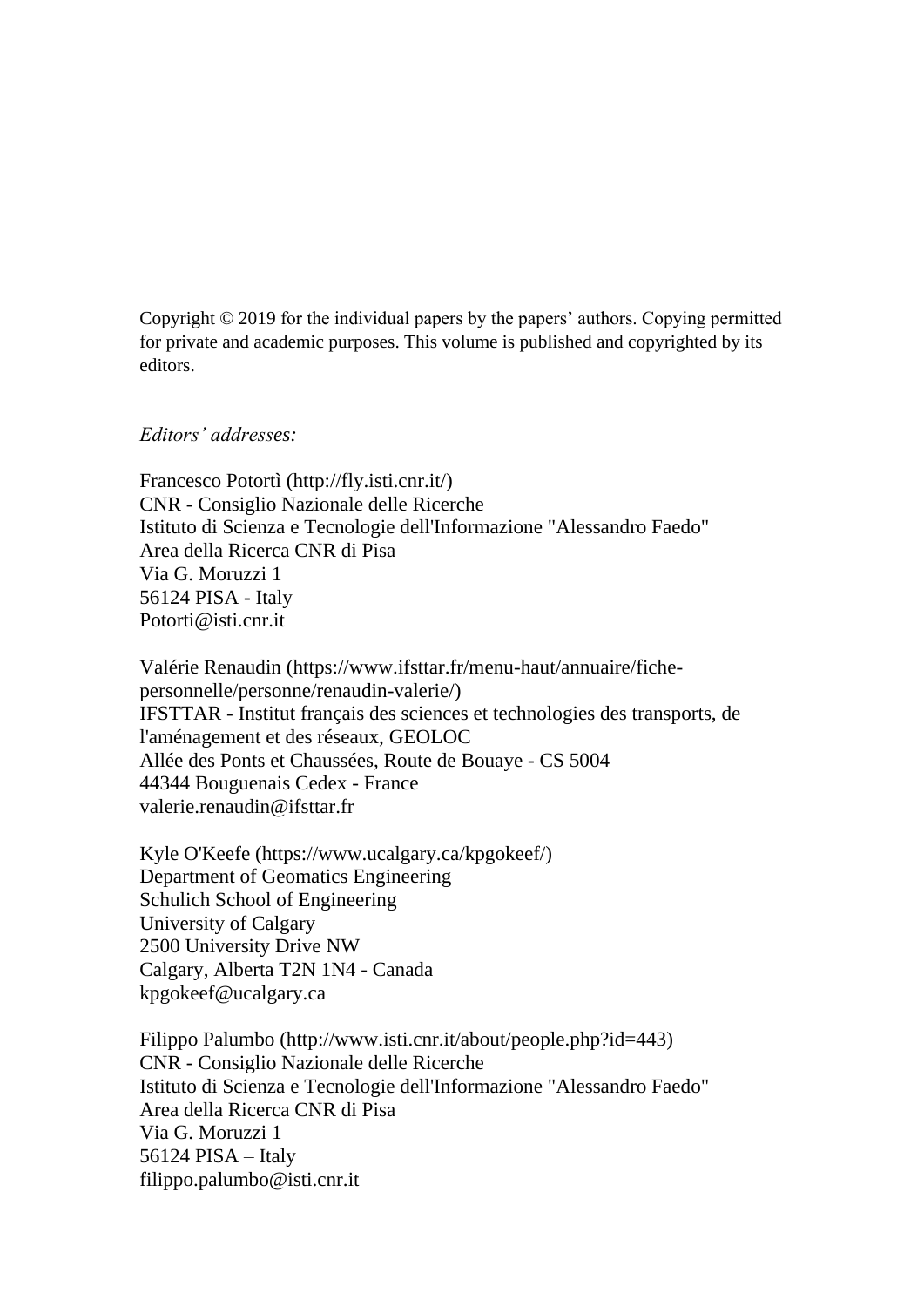### **Preface**

This volume contains the Work-in-Progress papers presented at IPIN 2019, the Tenth International Conference on Indoor Positioning and Indoor Navigation (http://ipin2019.isti.cnr.it/posters) held in Pisa, Italy, on September  $30<sup>th</sup>$  – October 3rd, 2019.

Launched in 2010 in Zurich, Switzerland, IPIN is a unique event entirely dedicated to indoor localisation, its applications and its development. The last ten years have seen enormous technical progress in this field, yet, in contrast with outdoors well-established GNSS solutions, no technology still exists cheap and accurate enough for the general market. The potential applications of indoor localisation are all-encompassing, from home to wide public areas, from IoT and personal devices to surveillance and crowd behaviour applications, from casual use to mission-critical systems.

Each year, IPIN solicits submission of high quality technical papers reporting original work not previously published, nor currently submitted for consideration elsewhere. Papers are submitted as one of two types:

- Regular paper: limited to 8 IEEE format pages, for oral presentation;

- Work-in-Progress (WiP) paper: from 5 to 8 LNCS format pages, for poster or oral presentation.

Regular papers proceedings have been submitted to IEEExplore and can be found at the following link: <https://ieeexplore.ieee.org/xpl/conhome/1800208/all-proceedings>

This volume collects the WiP papers presented as posters. Some of them have also been presented as oral presentation. Each paper was reviewed by at least two members of the Program Committee of the Conference and, on the basis of their recommendations, 61 documents have been selected for publication and presentation as WiP at IPIN 2019. Among all the WiP papers, the Program Committee has awarded one of them as Winner of the Best Poster with a money reward of 500  $\epsilon$ . The best poster paper "Experimental TDoA Localisation in Real Public LoRa Networks" was submitted by Nico Podevijn, David Plets, Michiel Aernouts, Rafael Berkvens, Luc Martens, Maarten Weyn and Wout Joseph.

We thank all members of the IPIN 2019 Program Committee for their effort in the review process that was fundamental for maintaining the high scientific level of the conference and all the researchers of the IPIN community who supported this event by submitting their work and actively participating in it.

November 2019

*Francesco Potortì, Valérie Renaudin, Kyle O'Keefe and Filippo Palumbo*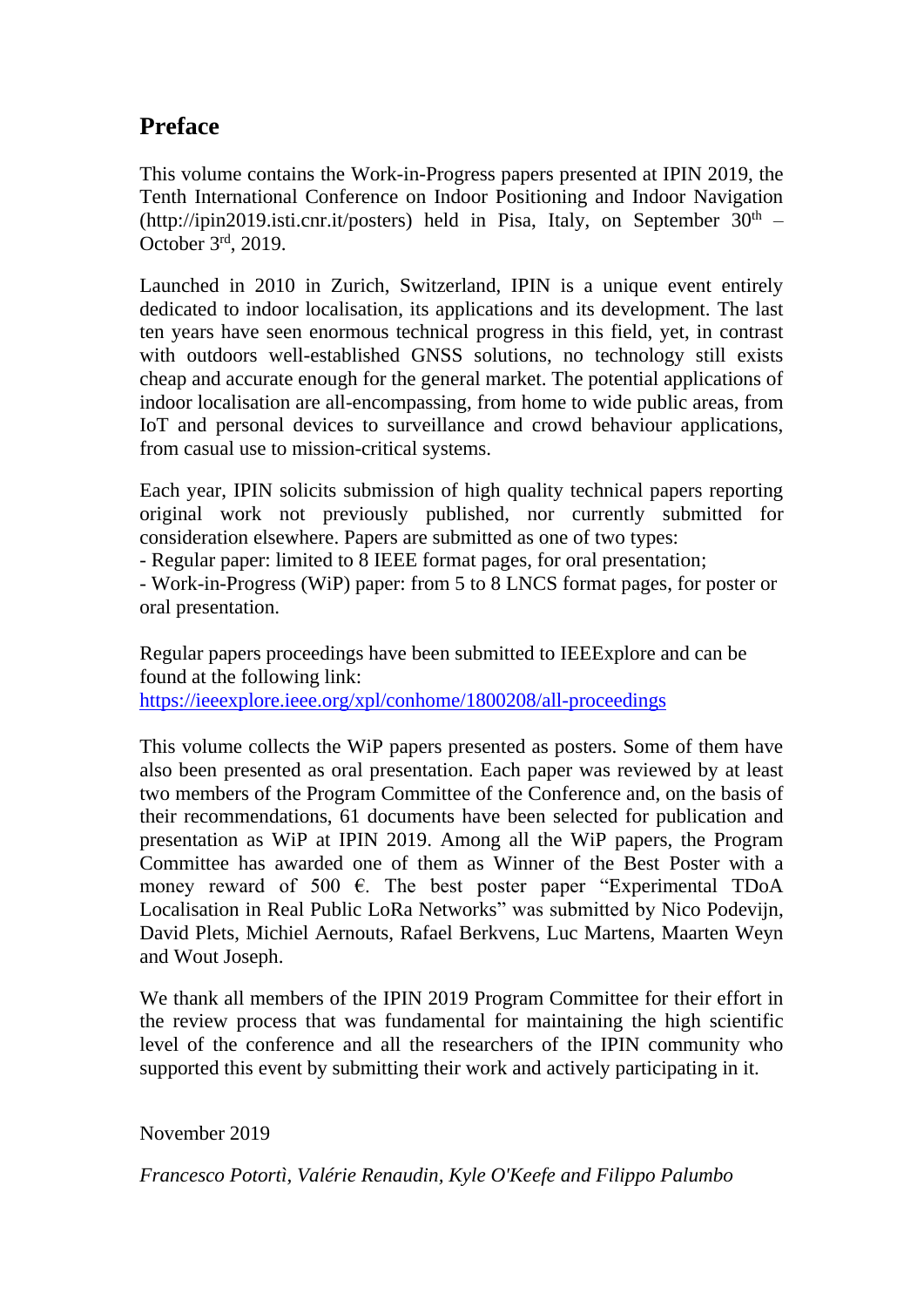## **Conference Organization**

#### **Co-Chairs**

| Francesco Potortì | ISTI-CNR, Pisa, Italy               |
|-------------------|-------------------------------------|
| Valérie Renaudin  | GEOLOC, IFSTTAR, Bouguenais, France |

#### **Publication Co-Chairs**

| Kyle O'Keefe    | Department of Geomatics Engineering, University of |
|-----------------|----------------------------------------------------|
|                 | Calgary, Canada                                    |
| Filippo Palumbo | ISTI-CNR, Pisa, Italy                              |

## **Technical Program Committee Co-Chairs**

| Paolo Barsocchi   | ISTI-CNR (IT)            |
|-------------------|--------------------------|
| Masanori Sugimoto | Hokkaido University (JP) |

### **Technical Program Committee**

| Haris Afzal            | <b>RXNetworks (CA)</b>                           |
|------------------------|--------------------------------------------------|
| Teodoro Aguilera       | University of Extremadura (ES)                   |
| Antonio Angrisano      | University of Benevento G. Fortunato (IT)        |
| Joaquín Aparicio Sosa  | University of Oslo (NO)                          |
| Oumaya Baala           | Technical University of Belfort-Montbéliard (FR) |
| Paolo Barsocchi        | ISTI-CNR (IT)                                    |
| Paolo Bellavista       | University of Bologna (IT)                       |
| <b>Rafael Berkvens</b> | IDLab, University of Antwerp (BE)                |
| Michela Bertolotto     | University College Dublin (IE)                   |
| Jörg Blankenbach       | <b>RWTH Aachen University (DE)</b>               |
| <b>Chris Bleakley</b>  | University College Dublin (IE)                   |
| <b>Boaz Ben Moshe</b>  | Ariel University (IL)                            |
| Peter Brida            | University of Žilina (SL)                        |
| Stefano Chessa         | University of Pisa (IT)                          |
| Ying-Ren Chien         | National Ilan University, Yilan (TW)             |
| <b>Elizabeth Colin</b> | ESIGETEL (FR)                                    |
| Mário Costa            | Huawei R&D, Helsinki (FI)                        |
| Antonino Crivello      | ISTI-CNR (IT)                                    |
| James Curran           | ESA (NI)                                         |
| Davide Dardari         | University of Bologna (IT)                       |
| Alessio De Angelis     | University of Perugia (IT)                       |
| Lucas De Nardis        | Sapienza Università Di Roma (IT)                 |
| <b>Benoît Denis</b>    | CEA, LETI, Grenoble (FR)                         |
| António Duarte Costa   | University of Minho (PT)                         |
| Frédéric Evennou       | Orange (FR)                                      |
| Daniele Fontanelli     | University of Trento (IT)                        |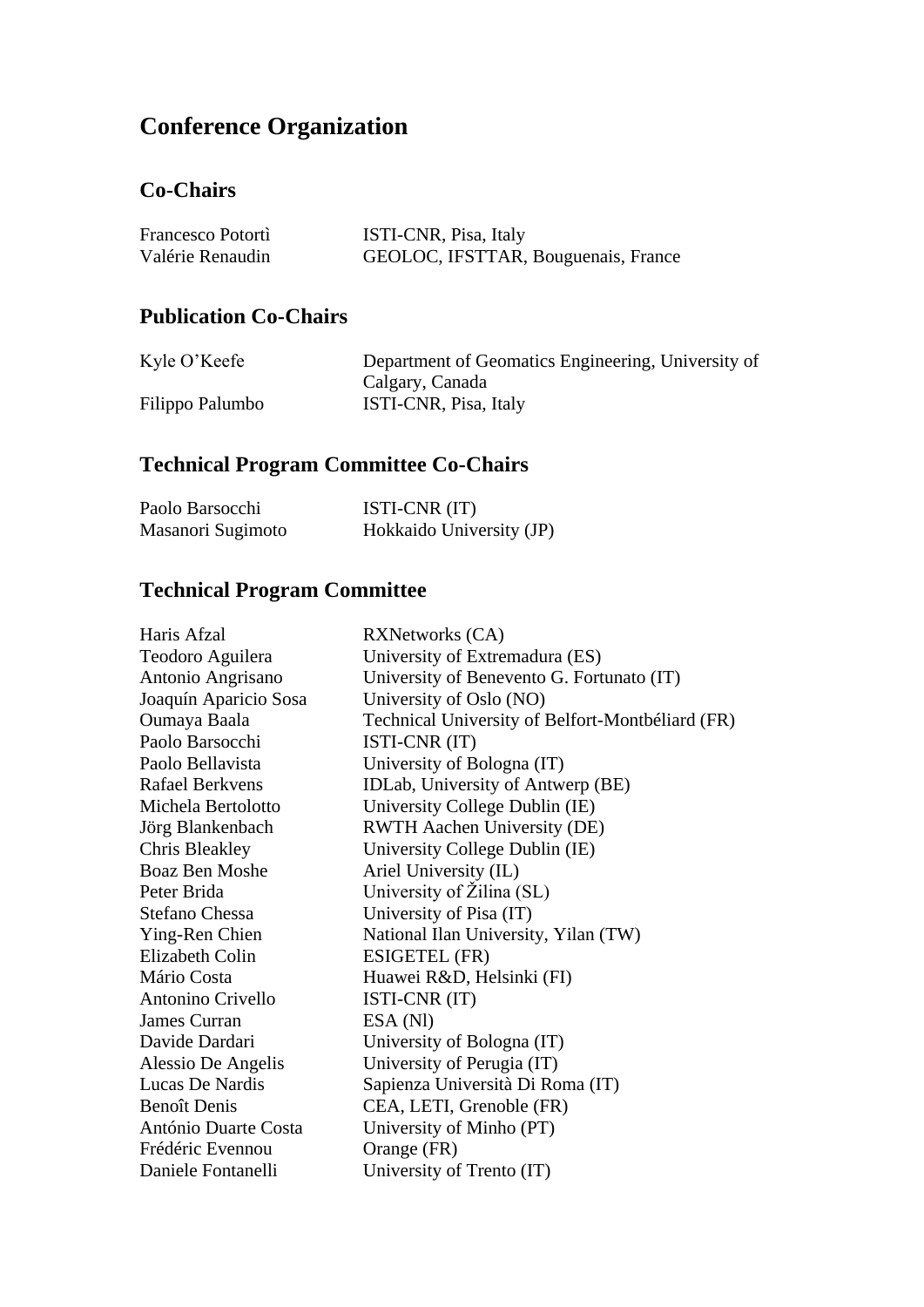Sergio Fortes Universidad de Málaga (ES) Giancarlo Fortino University of Calabria (IT) Hassen Fourati Gipsa-Lab (FR) Norbert Franke Fraunhofer IIS (DE) Salvatore Gaglione University of Naples (IT) Enrique García University College Cork (IE) Juan Jesús García University of Alcala (ES) Michele Girolami ISTI-CNR (IT) Jose Guivant University of New South Wales (AU) Dongsoo Han KAIST (KR) Zhe He Appropolis Inc (CA) Sumi Helal Lancaster University (UK) Álvaro Hernández Alonso University of Alcala (ES) Sverre Holm University of Oslo (NO) Seung-Hoon Hwang Dongguk University (KR) Ryosuke Ichikari Nat. Inst. of Advanced Ind. Science and Technology (AIST) (JP) Fernando J. Álvarez Franco University of Extremadura (ES) Sampath Jayalath University of Cape Town (ZA) Ana Jiménez University of Alcala (ES) Antonio R. Jiménez Ruiz Spanish National Research Council (CSIC) (ES) Susanna Kaiser DLR (DE) Katsuhiko Kaji  $\qquad \qquad$  Aichi Institute of Technology (JP) Hassan Karimi University of Pittsburgh (US) Michel Kasser ENSG Paris (FR) Nobuo Kawaguchi Nagoya University (JP) Martti Kirkko-Jaakkola Finish Geodetic Institute (FI) Stefan Knauth University of Stuttgart (DE) Takeshi Kurata Nat. Inst. of Advanced Ind. Science and Technology (AIST) (JP) Christos Laoudias KIOS Center of Excellence, University of Cyprus (CY) Binghao Li University of New South Wales (AU) Ki-Joune Li Pusan National University (KR) Simona Lohan Tampere University of Technology (FI) Haiyong Luo Pervasive Computing Res. Center, Chinese Acad. of Sciences (CH) David Macii University of Trento (IT) Hideo Makino Niigata University (JP) Catherine Marechal EFREI (FR) Ernesto Martín University of Alcala (ES) Rainer Mautz Swiss Federal Railways, Switzerland Filipe Meneses University of Minho (PT) Bertrand Merminod EPFL (CH) Raúl Montoliu Jaume I University (ES) Adriano Moreira University of Minho (PT) Alain Moretto EFREI (FR) Aiden Morrison SINTEF Digital (NO) Estefanía Munoz German Aerospace Center (DLR) (DE) Díaz-Ropero Christopher Mutschler Fraunhofer IIS (DE)